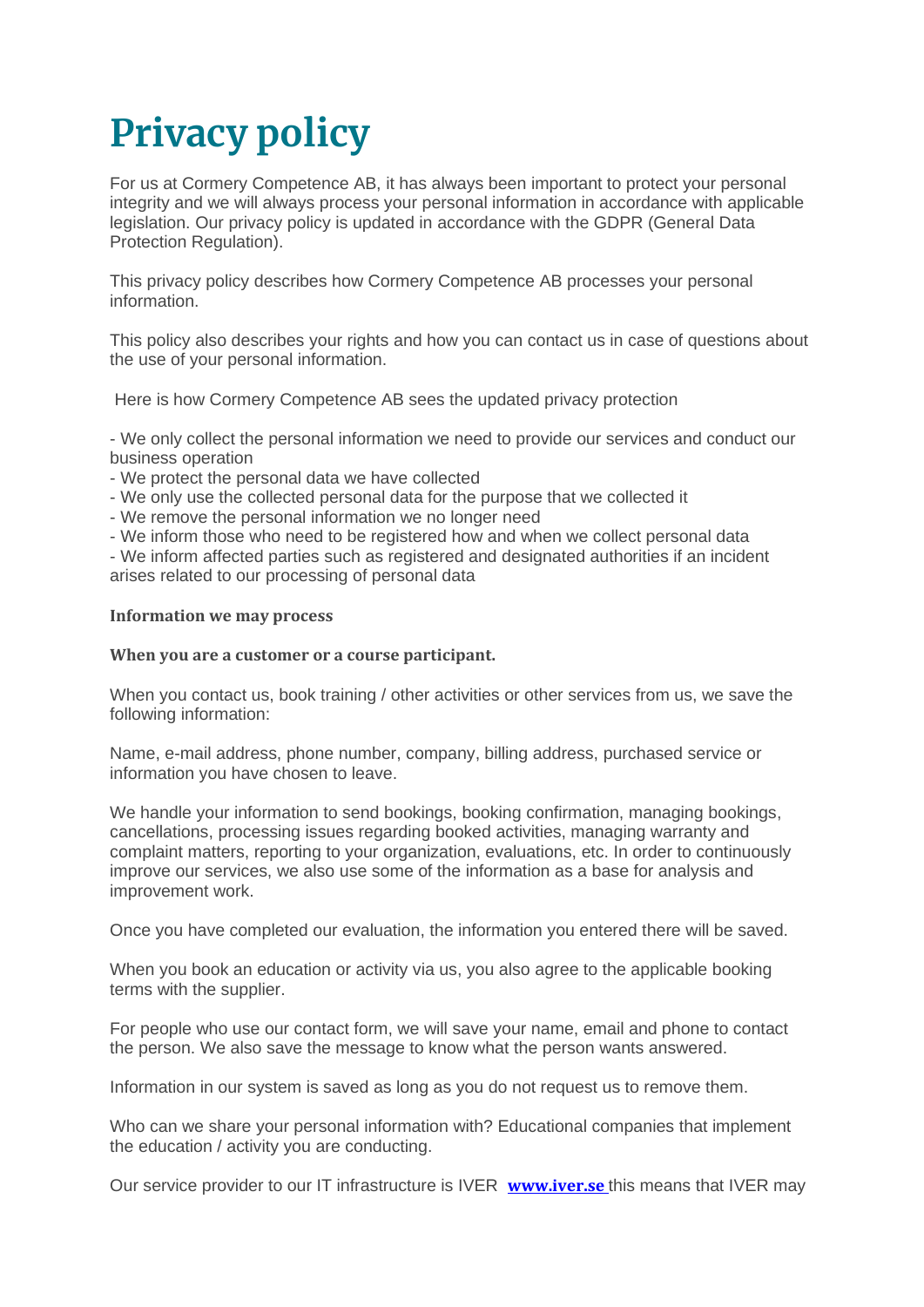process your personal information.

Cormery Competence AB may in some cases be required by law to provide information to the authorities.

## **When you are a supplier, instructor or lecturer.**

Personal information. Name, company, address, email, phone number, role and other things relevant to the assignment.

Purpose of treatment. Ensure a functioning delivery.

Legal basis for treatment. Agreement and legal obligation.

Storage time. We store your information as long as it is required to meet the purpose.

Who can we share your personal information with? Our service provider to our IT infrastructure is IVER **[www.iver.se](http://www.iver.se )** this means that IVER may process your personal information.

Cormery Competence AB may in some cases be required by law to provide information to the authorities.

## **When you participate as a reference or in a statement.**

Personal information. Name, company, role / position, call of service / assignment.

Purpose of treatment. Market and inform about company services, for example, through reference assignments or interviews. This is published on our web **[www.cormery.se](https://www.cormery.se/hem-en.html)**

Legal basis for treatment. Consent.

Storage time. We store your information as long as it is necessary to fulfill the purpose and consent.

Who can we share your personal information with? Everyone who has access to **[www.cormery.se](https://www.cormery.se/hem-en.html)** and our reference page.

Our service provider is IVER **[www.iver.se](http://www.iver.se )** this means that IVER may process your personal information.

Cormery Competence AB may in some cases be required by law to provide information to the authorities.

#### **Where do we process your personal information?**

We strive to always store your personal data within the EU / EEA. However, in some situations they may be treated outside the EU / EEA by a third party, such as a training company.

We will always take all reasonable legal, technical and organizational measures to handle your information at the same level as the protection offered within the EU / EEA.

## **Your rights**

Purpose of treatment. The purpose of the treatment is to be able to fulfill our commitments to